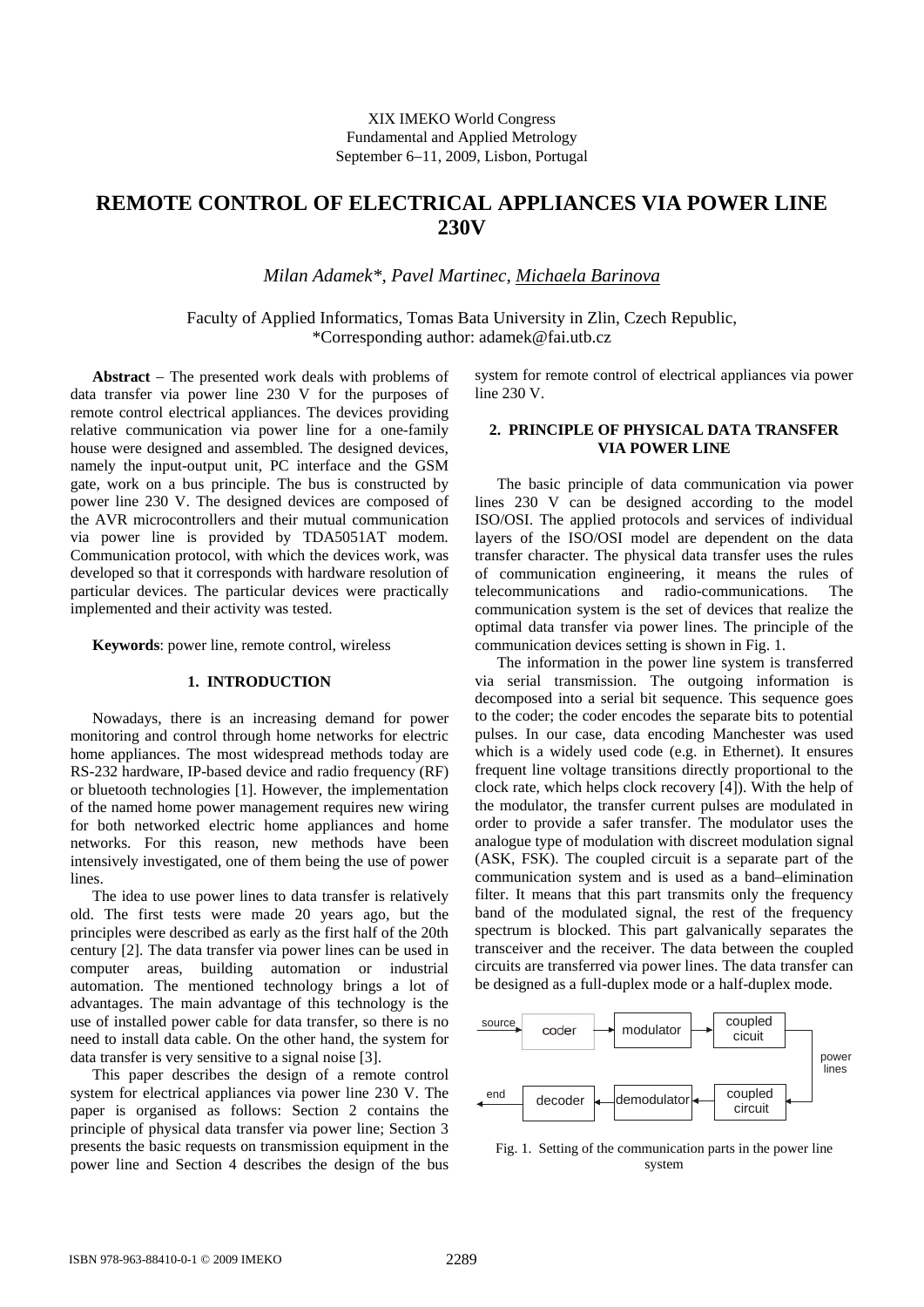## **3. BASIC REQUESTS ON THE TRANSMISSION EQUIPMENT IN POWER LINE**

The system requirements on the transmission equipment via power line are as follows [5]:

- maximum speed of data transfer
- preservation of the original function of power lines energy transfer
- electromagnetic compatibility
- compliance with the norm CSN EN 50065-1 [6].

# *3.1. Frequency band used for data transfer in power line*

In Europe, four frequency bands are used for data transfer via power lines [5]. Because of noise in power lines (noise of electromotor, noisy of thyristor regulator etc.) the lowest frequency limit for data transfer is 100 kHz [2]. The frequency bands for data transfer via power line are described in Table 1.

|                      | Table 1. Frequency bands for data transmission via power lines |  |
|----------------------|----------------------------------------------------------------|--|
| $(CSN EN 50065-1)$ . |                                                                |  |

| <b>Band</b>       | <b>Transmission</b><br>bandwidth [kHz] | <b>Purpose</b>                                                 |
|-------------------|----------------------------------------|----------------------------------------------------------------|
|                   | $3 - 95$                               | for electric power<br>providers                                |
| A                 | $9 - 95$                               | for electric power<br>providers and with<br>customer agreement |
| B                 | $95 - 125$                             | for electric power<br>customers                                |
| $\mathsf{\Gamma}$ | $125 - 140$                            | for electric power<br>customers with<br>provider agreement     |
|                   | $140 - 148.5$                          |                                                                |

### *3.2 Sources of noise*

The most frequent sources of noise in power lines are:

- pulse source often used in consumer electronics (from 15 kHz to 1 MHz)
- thyristor regulator used in speed control (from  $100$ ) Hz to 120 Hz)
- serial motor used in household
- communication of distribution company.

## **4. DESIGN OF THE BUS SYSTEM FOR REMOTE CONTROL OF ELECTRICAL APPLIANCES VIA POWER LINE 230V**

The essential features of the designed bus system are:

- usability for remote control (switch on/off mode)
- maximum working range  $-400$  m
- remote control via PC, GSM network, input/output unit
- open system (254 connected equipments at the maximum)
- transfer path power line  $230$  V (supply system TN-S, TN-C)
- non-standard communication protocol
- compliance with the norm CSN EN 50065-1 [6].

The structure of the bus system is shown in Fig. 2. The system contains three types of modules:

- input output unit PLM 16 IO
- PC interface PLM 162 PCI
- GSM pager PLM 162 GSM G.

The **PC interface** is a unit between the PC and the designed bus system. With the help of the designed program it is possible to monitor data transfer in the power line system and to configure individual equipment of the bus system.

The **GSM gate** with mobile phone Siemens x35 (or another mobile type) via GSM network is used for remote control of individual equipment of the bus system [7,8].

The **Input – output unit** contains binary inputs and outputs, relay outputs, seven inputs pro temperature sensors, and an A/D converter. With the help of this unit it is possible to control individual inputs of the bus system equipments.

All the designed modules have common features that can be described as follows:

- equipments are handled with microcontrollers AVR (Atmega 162, Atmega 16) [9,10]
- modem TDA 5051 AT is used for data transfer via power line
- equipments are supplied via 230V
- equipments are handled with zero detector.



Fig. 2. Structure of the bus system



**L N PE**

Fig. 3. Main elements of the individual models